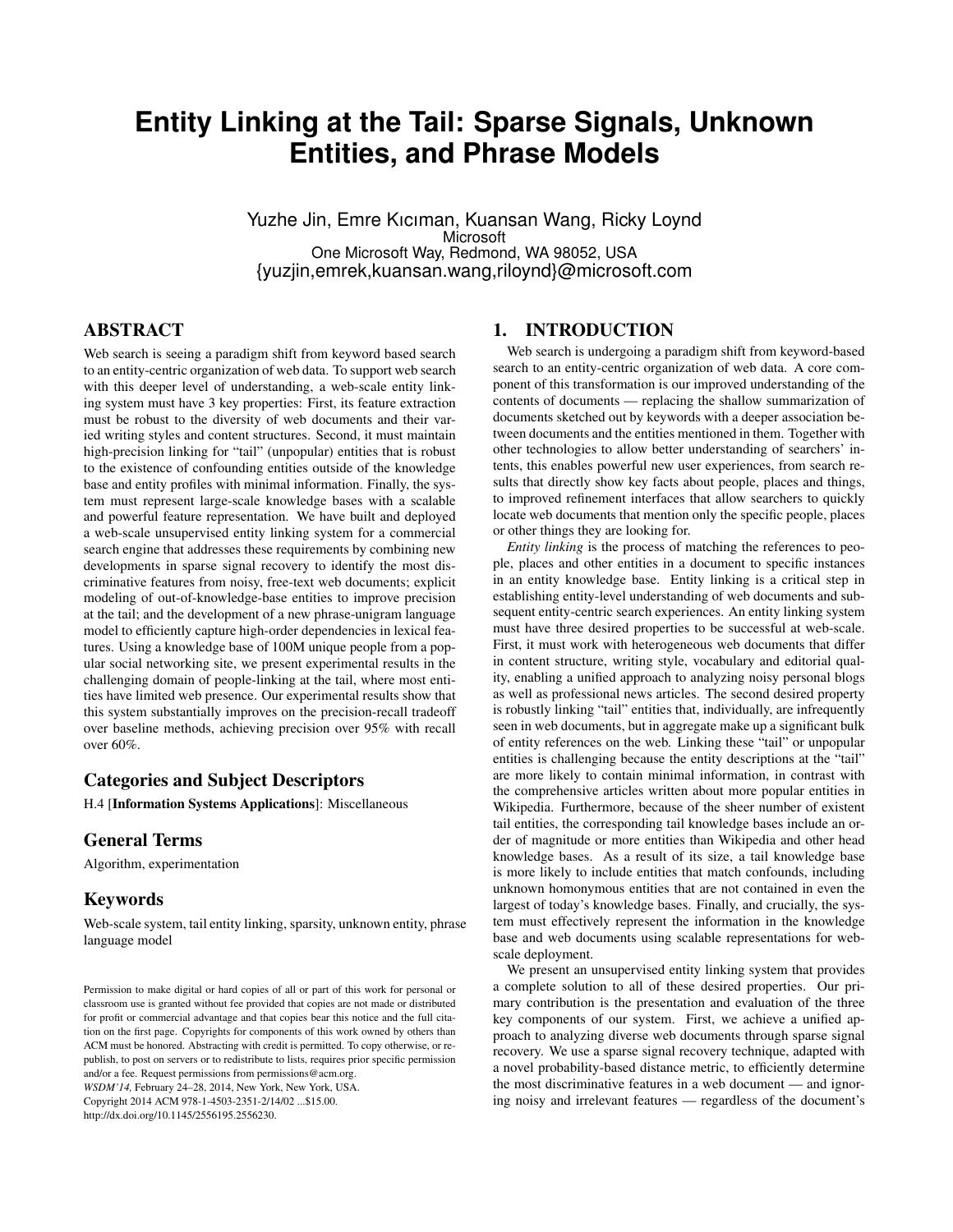content structure or style. Secondly, we incorporate into our algorithms an explicit model of the entities outside of our knowledge base. This model improves the accuracy of "tail" entity linking by acting as a competing hypothesis that, in effect, dynamically adapts our decision criteria based on the statistical distributions of population features. Third, we capture higher-order dependencies among the lexical features in our web documents and knowledge base by replacing a token-based unigram language model with a phrase language model. This phrase language model maintains the same parameter complexity as a unigram language model, enabling efficient storage and access. While there is much existing research on entity recognition and linking, to our knowledge, no previous work has met all of these requirements for practically operating entity-linking in a web-scale environment with diverse document styles and structures and large-scale, tail-heavy knowledge bases. We have built and deployed our system for a commercial search engine, linking entity references in web documents with a large entity knowledge base.

We believe that entity linking at the tail is the core challenge that must be met for entity-linking systems to meet the requirements of next-generation web search and entity-centric applications, and previous entity linking works cannot provide web-scale solutions with desired requirements. In this paper, we use a knowledge base of 100 million unique people from a popular social networking site. We present experimental results in the challenging domain of people-linking at the tail, where most entities have many confounding and often unknown homonyms. We characterize this complexity, and demonstrate that our system substantially improves on the precision-recall tradeoff over baseline methods, achieving 96% precision with 62% recall. While it is not the focus of this paper, our quality reviews of our system's production deployment show that we achieve precision over 95% and recall over 80% on entity linking against Wikipedia entities, which consist of mainly "head" (popular) entities. We also test the performance of our parallelizable system, demonstrating that, with an average per-node processing capacity of 750 documents per second, it can be easily scaled to process tens of billions of web documents using existing distributed computing infrastructures.

The rest of the paper is organized as follows. Section 2 briefly reviews the necessary background on sparse signal recovery. Section 3 introduces our entity linking system in detail. Performance evaluation and algorithm complexity are analyzed in Section 4. We review related works in entity linking in Section 5. Section 6 concludes the paper.

#### 2. SPARSE SIGNAL RECOVERY

Since the entity linking system exploits the recent developments in sparse signal recovery, we briefly review the model and techniques for finding sparse signals in this section as a technical preparation. Readers familiar with this area are free to skip this section without loss of understanding.

#### 2.1 Model

Sparse signal recovery, also known as compressed sensing, has received much research attention [6, 11]. It studies how to represent a signal of interest (e.g., speech, image, video, text) by using only a few building elements (usually out of a dictionary with many building elements) and still capture the gist of the signal for an application. Mathematically, the goal is to approximate a signal y using a signal x under the constraint that x is *sparse*, which has only a few nonzero coefficients. Let  $\mathcal{T}(\mathbf{x})$  be some transformation of x as the approximated signal. As a popular scenario, when  $\mathcal{T}(\mathbf{x}) = A\mathbf{x}$  for a known matrix  $A \in \mathbb{R}^{n \times m}$ , the underlying signal model reduces

to the linear model  $y = Ax + z$ , where z represents the fitting error. Let  $\mathcal{D}(\mathcal{T}(\mathbf{x}), \mathbf{y})$  be a metric of the distance between the target signal y and the approximated signal  $\mathcal{T}(\mathbf{x})$ . For the linear model, D can be the Euclidean distance, i.e.,  $\mathcal{D}(A\mathbf{x}, \mathbf{y}) = ||A\mathbf{x} - \mathbf{y}||_2^2$ . Let  $S(\mathbf{x}) > 0$  measure the sparsity of the signal x, i.e., a smaller  $S(x)$  indicates a sparser x. Sparse signal recovery aims to find x according to the following generic optimization

$$
\mathbf{x}^* = \arg\min_{\mathbf{x}} \mathcal{D}(\mathcal{T}(\mathbf{x}), \mathbf{y}) \text{ s.t. } \mathcal{S}(\mathbf{x}) \le \epsilon \tag{1}
$$

where  $\epsilon > 0$  is a pre-defined threshold on the sparsity level, and  $x^*$ is the estimate of the sparse signal.

## 2.2 Algorithms

There are mainly two classes of algorithms for finding sparse signals: joint recovery algorithms and sequential selection algorithms. Joint recovery algorithms jointly estimate all nonzero entries in x by materializing (1) or its variants. In the case of a linear model, a well known example is the Lasso algorithm [36], which employs the Euclidean distance and  $\mathcal{S}(\mathbf{x}) = ||\mathbf{x}||_1$ , and solves for

$$
\hat{\mathbf{x}}_{\text{Lasso}} = \arg\min_{\mathbf{x} \in \mathbb{R}^m} \|A\mathbf{x} - \mathbf{y}\|_2^2 + \lambda \|\mathbf{x}\|_1 \tag{2}
$$

where  $\lambda \geq 0$  is a regularization parameter, which balances between fitting quality and sparsity of the solution vector.

Sequential selection algorithms do not materialize and solve (1) directly. Rather, they sequentially determine the nonzero entries of x one by one via a number of iterations. At each iteration, an algorithm of this class determines a nonzero entry whose addition into the signal  $x$  can most reduce the distance  $D$ , and then updates the signal with the newly found nonzero element. The algorithm terminates using a stopping criterion, which guarantees the sparsity of x by limiting the number of iterations. A well known example for the linear signal model is the Matching Pursuit algorithm, which we briefly review as follows. As an initialization, let  $y^{(0)} = y$  and  $\mathcal{B}^{(0)} = \emptyset$ . Consider the k-th iteration. There have been  $(k-1)$ nonzero entries' locations recorded in  $\mathcal{B}^{(k-1)}$  from the previous  $(k - 1)$  iterations. Now, Matching Pursuit finds among the remaining locations the column that best approximates the previous residual signal via the following optimization criterion

$$
i^{(k)} = \arg \min_{i \in \{1, ..., m\} \setminus \mathcal{B}^{(k-1)}} \left[ \min_{\alpha \in \mathbb{R}} ||\mathbf{y}^{(k-1)} - \alpha A_i||_2^2 \right] \tag{3}
$$

where  $A_i$  denotes the *i*-th column vector of  $A$ . Note that the inner minimization finds the best fit to  $y^{(k-1)}$  using a given column  $A_i$ , whereas the outer minimization finds the best fit over all remaining columns. In effect, this step recovers a new nonzero entry that most reduces the matching error to the previous residual signal in Euclidean distance. Then, let  $\mathcal{B}^{(k)} = \mathcal{B}^{(k-1)} \cup \{i^{(k)}\},$  and  $\mathbf{y}^{(k)} = \mathbf{y}^{(k-1)} - \frac{A_{i(k)} A_{i(k)}^{\mathsf{T}}}{\|A\|}$  $\frac{\sum_{i(k)}^{k} \sum_{i(k)}^{k} |k - 1|}{\|A_{i(k)}\|_2^2} \cdot \mathbf{y}^{(k-1)}$ . Matching Pursuit terminates as the number of iterations reaches a pre-defined threshold, or the approximation error is small enough. The final index set, denoted by B, contains the indices corresponding to the locations of the nonzero entries. The values of the nonzero entries can be readily found by solving a least squares problem

$$
\hat{\mathbf{x}}_{\mathcal{B}} = (A_{\mathcal{B}}^{\mathsf{T}} A_{\mathcal{B}})^{-1} A_{\mathcal{B}}^{\mathsf{T}} \mathbf{y}.
$$

The full vector  $\hat{\mathbf{x}}_{\text{MP}}$  can be determined by using the values of  $\hat{\mathbf{x}}_{\text{B}}$  at corresponding indices in  $B$  and setting zero to all other locations.

We will evaluate entity linking algorithm instances from both classes of algorithms in our experiments.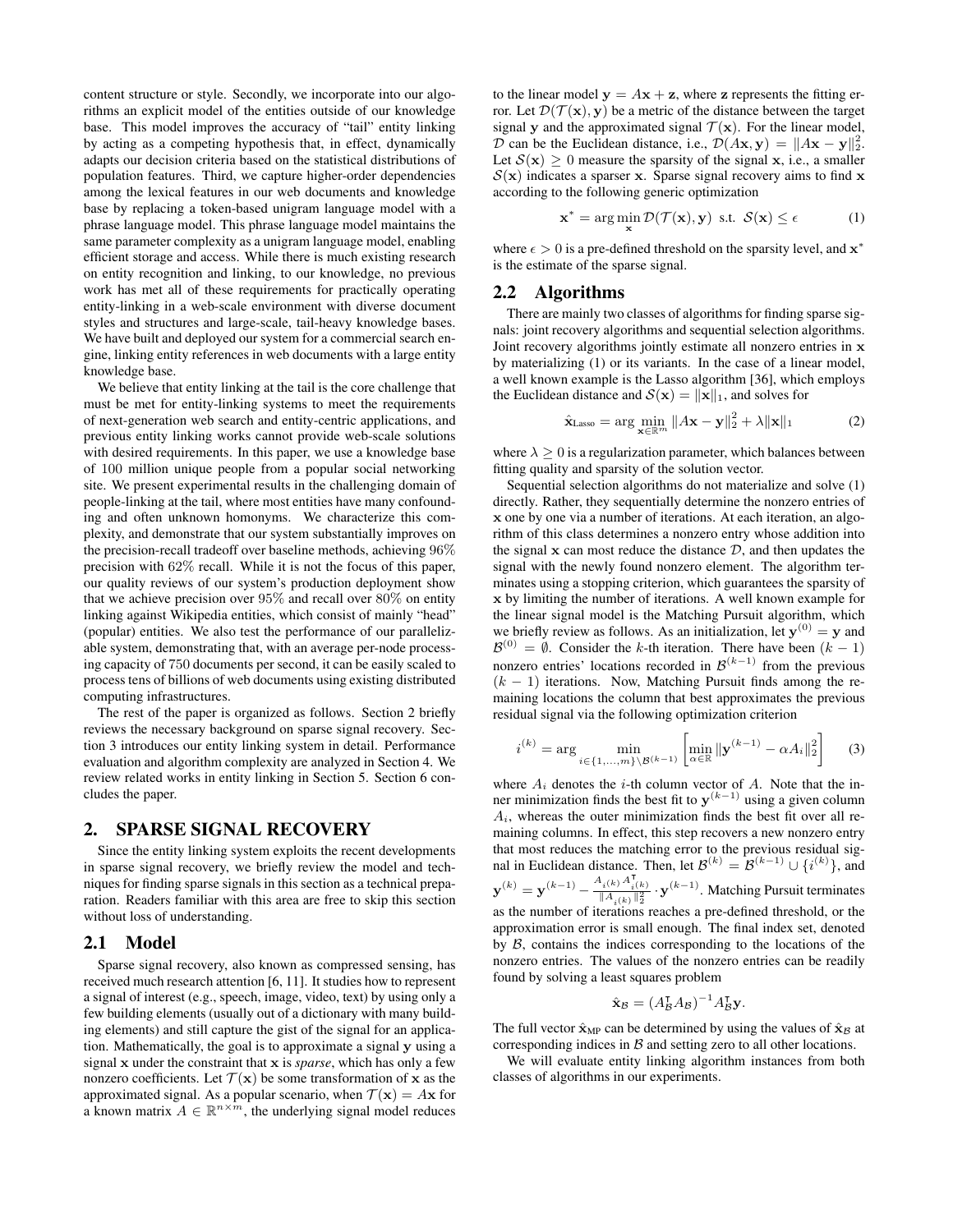## 3. THE ENTITY LINKING SYSTEM

We present our web-scale entity linking system in this section. To assist the technical development, we present the following definitions and notations. Let  $\mathcal E$  denote an entity knowledge base. For each entity  $e \in \mathcal{E}$ , the information is represented in the form of attribute-value pairs. Let  $a_e$  denote an attribute of  $e$ , and  $v_e$  denote the corresponding value of attribute  $a_e$ . We work with text-based (lexical) values, although, in general, the values can take on other forms such as image, audio, or video. Using this representation, the profile of an entity e in the knowledge base can be characterized by  $\{(a_e^{(k)}, v_e^{(k)})\}_{k=1}^r$ , where r is the number of attribute-value pairs available for entity  $e$ . For a given web document  $D$ , the goal of entity linking is to determine an entity  $e \in \mathcal{E}$  so that D mentions e in its content. If no such entity exists, we claim that  $D$  mentions an entity that is outside of  $\mathcal{E}$ , or simply an *unknown* entity.

# 3.1 Importance of Sparsity in Entity Linking

For web-scale entity linking, the system is required to be able to process heterogeneous web documents that significantly differ in edit quality, writing style, content structure, among other characteristics. It is inevitable that a web document usually contains information that is irrelevant to the entity of interest. The key realization that motivates the design of our system is that the most discriminative features in a web document for entity linking are usually only a few, and thus highly sparse compared with all the information presented in the document. As an example, below is an excerpt from a person Ryan Smith's home page.

"Ryan Smith is a versatile, classically trained pianist from South Carolina. Ryan has performed solo and collaborative recitals across the Southeast. He has recently appeared at the Columbia Museum of Art, Piccolo Spoleto Festival, [Edit: other venues he played at.]

Ryan is a member of the Columbia Music Teachers Association. In 2007 Ryan was designated a Nationally Certified Teacher of Music (NCTM) by the National Music Teachers' Association. [Edit: continue to discuss his students.]

In addition to performing, [Edit: his other interests.]"

Among the many lexical terms presented above, the salient lexical features leading to a confident entity linking can be "pianist", "South Carolina", and "Columbia Music Teachers Association", together with the person's name. The rest of the lexical components include (i) language components which are merely related to the entity, e.g., "a member of", "in addition to performing"; (ii) features that are less critical (and more ambiguous) once the most salient features are identified, e.g., "versatile", "Southeast", and the places loosely related to him due to his appearance at, e.g., "Columbia Museum of Art".

Note that the excerpt above (from a person's home page) can be regarded as a document with average editorial quality. The web documents generated by social media, such as social network pages, blogs, forums, are usually of lower editorial quality and more arbitrary content organization. Conceivably, in such documents, the most discriminative information for entity linking is even sparser due to the usage of free style writing and the nature of discussion.

In our system, we fully exploit the sparsity nature in entity linking by identifying a small amount of features with the most discriminative power. We designed a Bayesian sequential selection approach to select the most discriminative features one by one. The selection process is terminated as soon as a decision on entity linking can be confidently reached. This ensures that only a small set of features is selected, therefore guaranteeing sparsity. An accompanying novel aspect that distinguishes our system from virtually all other sparsity signal recovery systems is that we adopt the posterior probability as the distance metric, which is in sharp contrast to the dominant adoption of the Euclidean distance. The Bayesian framework naturally leads to the posterior probability as the distance metric. Our experiments show that much higher precision in entity linking can be achieved, which is a highly desirable property for novel entity search applications.

Now, let us start unveiling the system in mathematical details. Some details are intentionally left unexplained at present, and they will become clear as we progress into later sections.

Let  $\mathcal{F}_e$  denote the set of lexical features for entity e. Let  $P(f|e)$ be the probability of seeing feature  $f$  in a document that mentions entity e. A typical approach for estimating  $P(f|e)$  is to apply the maximum likelihood estimate, which translates into the normalized frequency of the occurrence of f in  $\mathcal{F}_e$ . A smoothing method can be applied to improve the estimation [8]. Let  $P(e)$  denote the prior probability of the entity e.

For entity linking, it is often helpful to apply proper heuristics to reduce the search space to a set of entities that are most likely to contain the underlying entity. Let us work with a confined entity set, denoted by  $\mathcal{E}_c$  with  $\mathcal{E}_c \subseteq \mathcal{E}$ , which is usually a much smaller subset of the entity knowledge base  $\mathcal{E}$ . For example, we might select an  $\mathcal{E}_c$  such that each entity in the subset has a name or nickname that is at least a partial match with some name in the document.

To exploit the sparsity in entity linking, we develop the Posterior Probability Pursuit (PPP) algorithm, which is an instance of the sequential selection algorithms for sparse signal recovery. Given a document  $D$  and its lexical feature set  $G$ , PPP iteratively selects the most discriminative features, and it terminates with a confident entity linking decision using as few iterations as possible, resulting in a sparse set of features being selected. The algorithm is described in Algorithm 1.

```
\ninput : 
$$
\mathcal{E}_c, \mathcal{G}, \mathsf{P}(f|e), \mathsf{P}(e), t \in (0, 1); K \in \mathbb{N}.\n
$$
\noutput:  $e^*$ \nbegin\nheight\n     $\mathbf{b} = \emptyset, k = 1;\n \mathbf{b} = \mathsf{q} \setminus \mathcal{F}_k \neq \emptyset \mathbf{d} \mathbf{d} \mathbf{d} \mathbf{d}$ \n    Feature selection. Let\n     $f_k = \arg \min_{g \in \mathcal{G} \setminus \mathcal{F}_{k-1}} \left[ \min_{e \in \mathcal{E}_c} -\log \mathsf{P}(e | \mathcal{F}_{k-1} \cup \{g\}) \right] (\star)$ \n    Set  $\mathcal{F}_k = \mathcal{F}_{k-1} \cup \{f_k\};\n \text{if } \max_{e \in \mathcal{E}_c} \mathsf{P}(e | \mathcal{F}_k) > t \text{ or } k = K \text{ then }\n \text{break};\n \text{end}\n \text{break};\n \text{end}\n e^* = \arg \min_{e} -\log \mathsf{P}(e | \mathcal{F}_k). (\triangle)$ \nend\n
```

Algorithm 1: The Posterior Probability Pursuit algorithm.

The essence of PPP is to find the best features which can minimize the distance between the web document and *some* entity profile in the entity knowledge base. To this end, PPP adopts the sequential selection principle to augment the best feature set  $\mathcal F$  over a number of iterations. At the beginning of each iteration, the most discriminative yet unselected lexical feature from  $G$  is found to maximally decrease the distance metric, which measures the agreement between an entity and the features selected from the web document thus far. Indeed, by letting  $\mathcal{D}(D, e) = -\log P(e|\mathcal{F})$  and  $S(F) = |F|$ , this step of PPP resembles (3) in the Matching Pur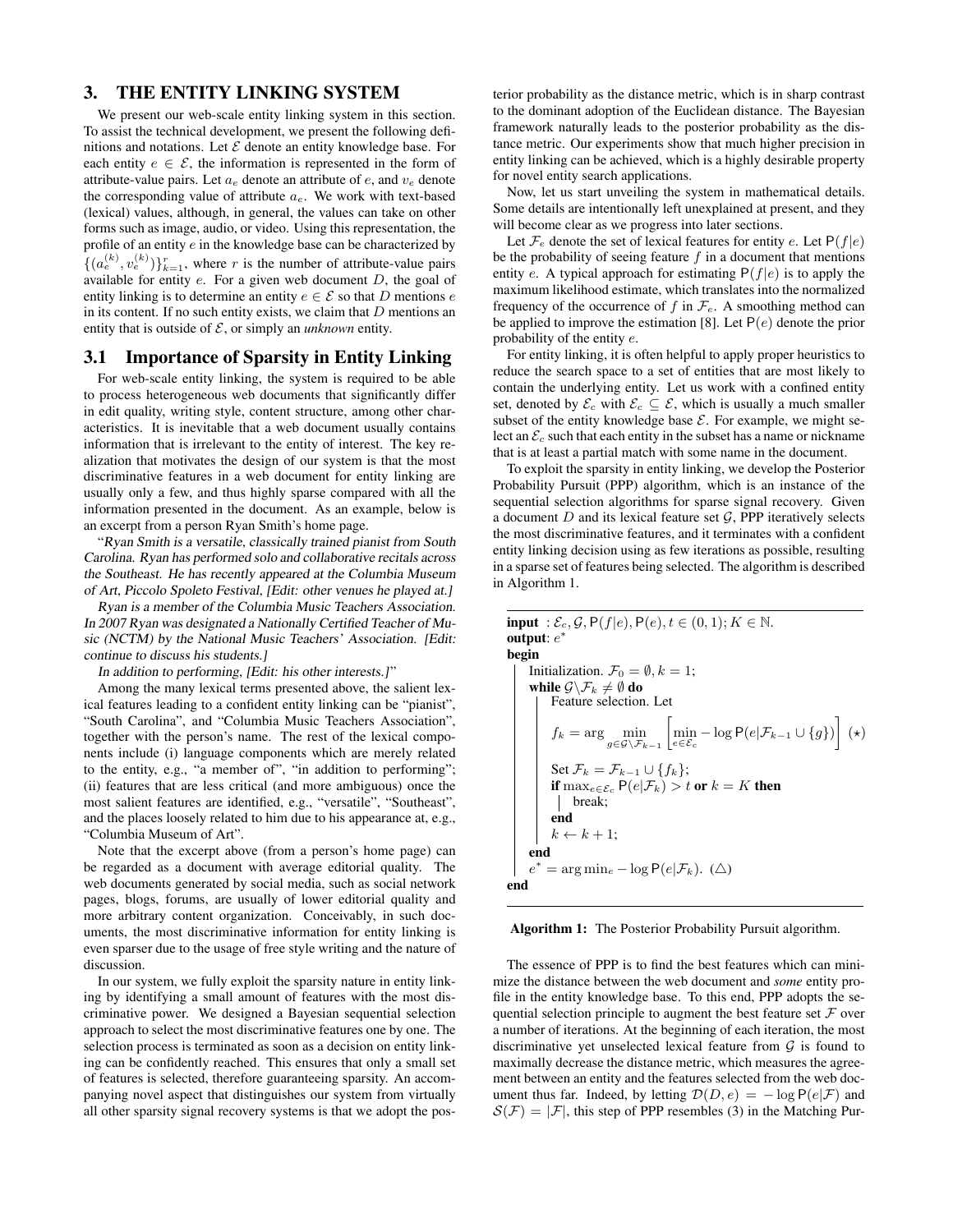suit algorithm. By enforcing an early termination, PPP encourages only a small amount of highly discriminative features to be utilized for resolving entities, which echoes the sparsity nature underlying the problem. At termination, the entity with the lowest distance to the web document is determined as the entity linking outcome. In particular, the distance metric, to be exact, is the negative log posterior probability, i.e.,  $-\log P(e|\mathcal{F})$ . This is a novel application of sparse signal recovery, which is different from the widely used Euclidean distance metric in this area but is shown later to be much more suitable for entity linking.

The PPP algorithm can be also interpreted as combining the Naive Bayes classifier with the sparse sequential selection principle. From a Bayesian viewpoint, PPP only uses a subset of features with the most discriminative power, which are determined *dynamically* for a given web document. This is different from the Naive Bayes classifier which bases its decision on all features.

#### 3.2 Competing Hypothesis for Tail Entities

Web-scale entity knowledge bases significantly extend into the entities with limited web presence and popularity, which are colloquially termed as *tail* entities. As examples, many people entities on social networks such as LinkedIn and Facebook have limited web presence outside their profiles on the social network. Resolving tail entities are much more challenging due to the following reasons. First, the profile of a tail entity often contains much less information, i.e., smaller number of attribute-value pairs, and/or shorter value descriptions. This can be readily seen by comparing a random person's LinkedIn profile and, say, NBA player Michael Jordan's Wikipedia page. Another reason is the incomplete coverage of entity knowledge bases. The majority of tail entities are not been included in even the largest of today's entity knowledge bases. Ironically, however, while these knowledge bases are not large enough to contain the majority of tail entities, they are large enough to include some of the confounding, homonymous entities. The result is that, in practice, we discover that the out-ofknowledge-base entities indeed create a significant challenge for a robust entity linking system. If these unknown entities are not addressed in the model, a system will mistakenly assign an entity with the same name in the knowledge base to the web document, hurting the precision of the system and entity-centric experiences built upon it.

In our system, we adopt a simple and effective model for the out-of-knowledge-base entities, similar to the approach advocated in [18]. The essence of the model is to construct a profile of a special entity, which is designed to characterize all the entities outside the entity knowledge base. Thus, this artificially injected entity serves as a competing hypothesis that represents the tail entities outside the knowledge base and therefore cannot be linked yet.

To be concrete, let us formally define an *unknown entity*, denoted by  $e_u$ , to represent the out-of-knowledge-base entities. For  $e_u$ , we define

$$
P(f|e_u) = |\{e : f \in \mathcal{F}_e\}|/|\mathcal{E}|
$$

for  $f \in \bigcup_{e \in \mathcal{E}} \mathcal{F}_e$ , which means that the probability of encountering feature f in a document describing an out-of-knowledge-base entity is approximated by the probability of seeing  $f$  in the feature set of a random entity from the knowledge base. Essentially, we assume that the knowledge base is representative of the greater, unknown population.

To employ the unknown entity in the PPP algorithm, we simply treat it as a regular entity and factor it into the equations. Specifically, in the computation of  $(\star)$  in Algorithm 1, we use the Bayes rule as well as the conditional independence assumption to obtain

$$
P(e|\mathcal{F}) = \frac{P(\mathcal{F}|e)P(e)}{\sum_{e' \in \mathcal{E}_c \cup \{e_u\}} P(\mathcal{F}|e')p(e')}
$$

where

$$
\mathsf{P}(\mathcal{F}|e) = \prod_{f \in \mathcal{F}} p(f|e), \ e \in \mathcal{E}_c \cup \{e_u\}
$$

and the prior probabilities of the entities are computed as follows

$$
\mathsf{P}(e) = \frac{1}{M + |\mathcal{E}_c|}, \ e \in \mathcal{E}_c
$$

$$
\mathsf{P}(e_u) = \frac{M}{M + |\mathcal{E}_c|}.
$$

Note that the free parameter  $M \in \mathbb{N}$  controls the prior probability of the unknown entity as well as the known entities.

Meanwhile, the  $(\triangle)$  of the PPP algorithm should include the unknown entity as one possible outcome, as shown below.

Revised ( $\triangle$ ) in PPP:  $e^* = \arg \min_{e \in \mathcal{E}_c \cup \{e_u\}} - \log P(e | \mathcal{F}_k)$ .

Similarly, this unknown entity model may also be integrated with Naive Bayes and other probabilistic methods.

## 3.3 Phrase Language Model

The last component of our system is the extraction of features f from web documents and entities in our knowledge base for use in the PPP algorithm. Our system utilizes lexical features to build models for entities. All the (text-based) values (i.e.,  $v_e$ 's) in the knowledge base serve as the source of lexical features. Traditionally, lexical features are exploited using a bag of words model or a unigram language model [7]. These models have proven effective in many information retrieval tasks [10, 33, 21, 3]. A major drawback of the unigram LM is its inability to model high-order dependencies among words. Higher order language models have been pursued to address this issue. However, such LMs require a much larger parameter space and hence are not suitable for webscale entity linking with potential storage and processing feasibility constraints, despite the modest performance gains [7].

In our system, we employ a novel phrase unigram language model  $P(f|e)$ , in which a lexical feature f can be either a word or a phrase, where the latter can naturally preserve the dependencies among words [38, 26]. However, phrase boundaries are usually hidden, unlike those between words. Building a phrase unigram language model requires that phrases be systematically harvested from the text. Two phrase discovery approaches are explored.

The first approach relies on the observation that some attribute  $a_e$  usually takes a phrase as its value  $v_e$ . For example, in the LinkedIn knowledge base, attributes such as "geographic area", "professional association", and "job title" typically have values which are by themselves phrases, e.g., "South Carolina", "Columbia Music Teachers Association", and "classical pianist", respectively. Using this heuristic, the value  $v_e$  in its entirety can be extracted as a phrase.

The second approach algorithmically discovers phrases from free style texts, such as the main body of a Wikipedia article, a detailed review of a restaurant on Yelp, a summary of some person's professional experiences and qualifications on LinkedIn, and the biography of a movie director on IMDb. The phrases are extracted through application of a statistical language model, which models phrase boundaries as partially observable random variables. Punc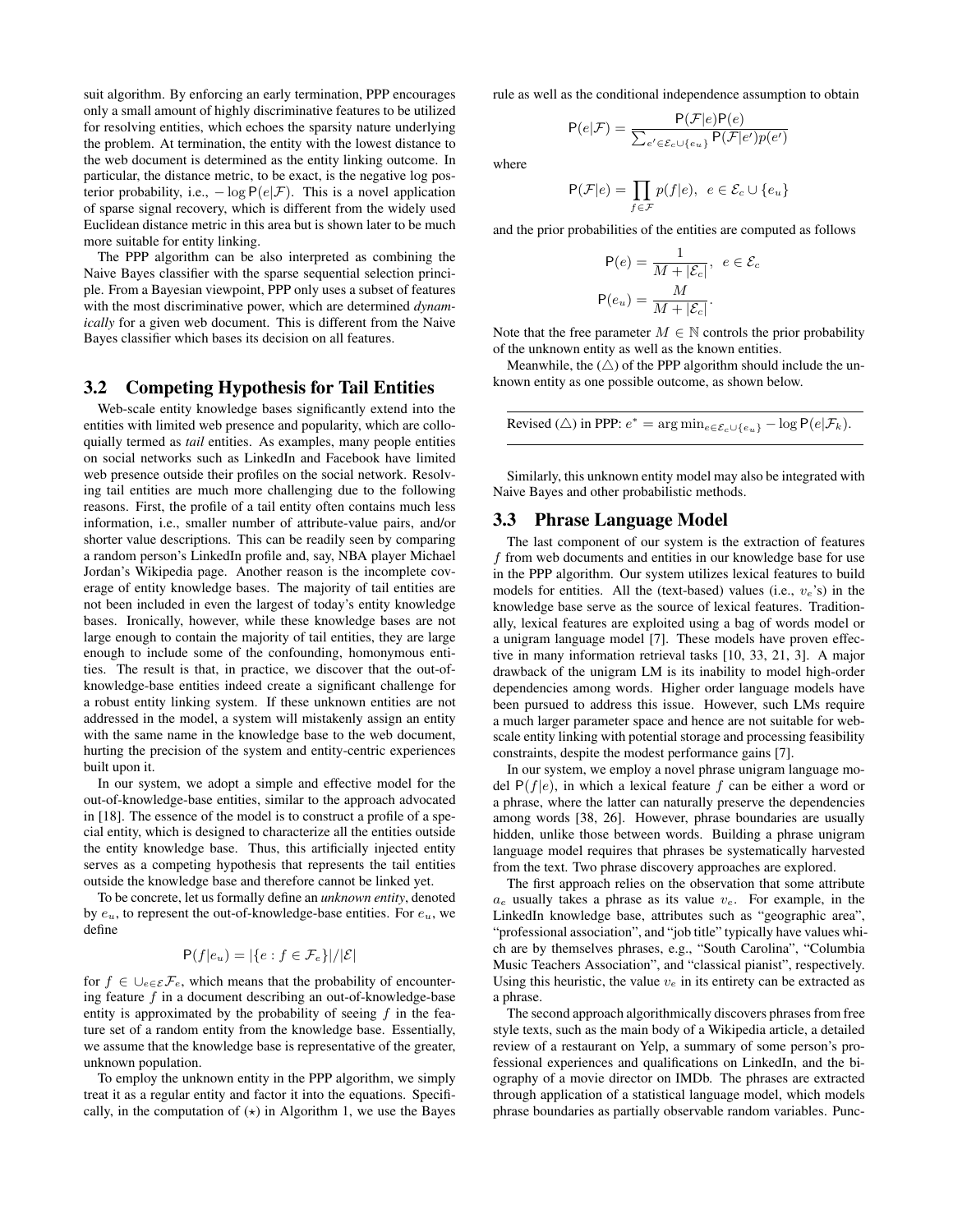tuation marks provide some phrase boundaries, while other phrase boundaries are unobserved. A phrase segmentation is a set of contiguous phrases spanning a particular range of text. The procedure applies successive EM iterations. The first step of an iteration is to define new phrases. The second step is to re-segment the training corpus. The third step is to rebuild the model. The iterations are terminated when over-fitting is observed on a held-out data set.

In our system, we use both approaches for harvesting phrases from text. The advantages of a phrase unigram language model is that it effectively captures useful dependencies among words in a model that can be efficiently stored and accessed.

## 3.4 Discussion on Algorithmic Detail

## *3.4.1 Parameter Selection*

In PPP, the parameters  $t$  and  $K$  directly control the termination criteria. Obviously, t takes values between  $[0, 1]$ . When t is set closer to 1, the stopping criterion is more stringent. The effect is to require more lexical features for entity linking. Thus, it reduces the rate of falsely claiming a matching entity, at the expense of missing out entities that are actually mentioned in the web document. It is usually the requirement of the application that determines the operational performance tradeoff. The parameter  $K$  can be a pre-defined threshold indicating the maximum number of iterations. Our experiences show that  $K = 20$  usually suffices. The parameter M determines the prior probability of all entities, and it can be interpreted as an estimate of the total amount of out-ofknowledge-base entities, which is itself difficult to estimate [15, 23].

#### *3.4.2 Adaptive Feature Selection*

Note that PPP dynamically determines the most salient features from a web document. This is different from the existing feature selection techniques [17, 32] in which a set of feature dimensions with fixed weights are learned using the training data and then used for classification in all test cases. Essentially, our system adaptively selects the salient features on a per-test-case basis. Beside the benefit that no labeled data is required to perform the proposed techniques, the mechanism of dynamic feature selection represents an adaptation to leverage the sparse intersection between lexical features of the web document and the entities caused by various reasons including frequent updates to the knowledge base as well as different writing-styles, which are circumstances that systems with fixed weighting schemes cannot handle robustly [5].

#### 4. EVALUATION

In our regular quality reviews of our commercial deployment, we find that our system's performance on "head" (Wikipedia) entities achieves a precision over 95% with recall over 80%. In this paper, we focus our performance evaluation on the more challenging, and we believe as yet unaddressed, task of entity linking for "tail" entities.

For this purpose, we use an entity knowledge base of 100M people profiles, gathered from a social networking site; and evaluate the quality of our entity linking on a selection of diverse web pages mentioning people. Note that our experiments focus on the entity linking task, and we assume that entity recognition (finding entity mentions, for example) is handled separately.

#### 4.1 Entity Knowledge Base

The knowledge base is built upon the information from a popular online social network. It contains the profiles of about 100 million unique people entities. Most of the people entities are tail entities,

which means that their web presences are limited. Each profile employs the attribute-value pair representation to store various aspects of information about a person. For the purpose of illustration, Table 1 presents an example profile of a people entity.

| Attribute  | Value                                 |
|------------|---------------------------------------|
| Name       | Ryan Smith                            |
| Location   | Columbia, South Carolina              |
| University | University of South Carolina          |
| Degree     | Doctor of Musical Arts                |
| Work       | South Carolina State University       |
| Expertise  | Taubman approach and physical aspects |

Table 1: An example profile in the people knowledge base.

# 4.2 Documents with Entity Labels

Building an independent set of web documents with entity labels requires one to determine whether some or none of the people entities in the knowledge base are mentioned in a document. Comprehensively labeling entities is particularly important for measuring the recall for linking tail entities. Overall, we obtained labels for 555 web documents with entity labels. Among them, 185 web documents are found to have matching people entities in the entity knowledge base. For the rest of the 370 web documents, our exhaustive search found no matching entities within the knowledge base, and hence they are labeled as out-of-knowledge-base, unknown entities. Specifically, the large portion (about  $67\%$ ) of the documents with an unknown entity label clearly signals the severity of out-of-knowledge-base tail entities, even for a large KB with over 100M entities.

The detailed procedure is described as follows. We randomly selected 50 names from our people knowledge base. For each selected name, we collect a set of web pages that may mention some people entity with this name as follows. By using each name as a query, we first obtain the top 20 results in the SERP via a commercial search engine. Then, the following types of web pages are manually removed: (i) Directory page. A web document of this kind usually mentions many different people entities with the same or similar names. Common domains for such web pages are, for example, pipl.com and www.spokeo.com. (ii) Passwordprotected page, which requires log-in to access the actual information. (iii) Web pages directly from the social network which are used to build our entity knowledge base. Using this procedure, we obtain 555 web documents with potential people entity mentions. These web documents encompass a large variety of writing styles and editorial qualities. Only about  $10\%$  of the documents are news articles and online knowledge base articles which have decent editorial quality. The rest of the documents include (i) home pages of people with different professions; (ii) home pages of different small businesses; (iii) articles/conversations/reviews from blogs (e.g., WordPress), technical forums, YouTube, academic research listings, social networks, etc. For each web document  $D$ , the people entities with the name which is used as the query to retrieve D comprise the confined entity set  $\mathcal{E}_c$ . The size of  $\mathcal{E}_c$  ranges from only one to about 2, 400, depending on the number of namesakes in the people knowledge base.

To obtain the ground-truth entity labels, we manually examined each web document and applied exhaustive search to determine whether a matching entity exists in the confined entity set  $\mathcal{E}_c$ . The detailed procedure is described as follows. First, by reading through a web document, we determine whether it is actually about any person with the specific name. There are occasions that the first name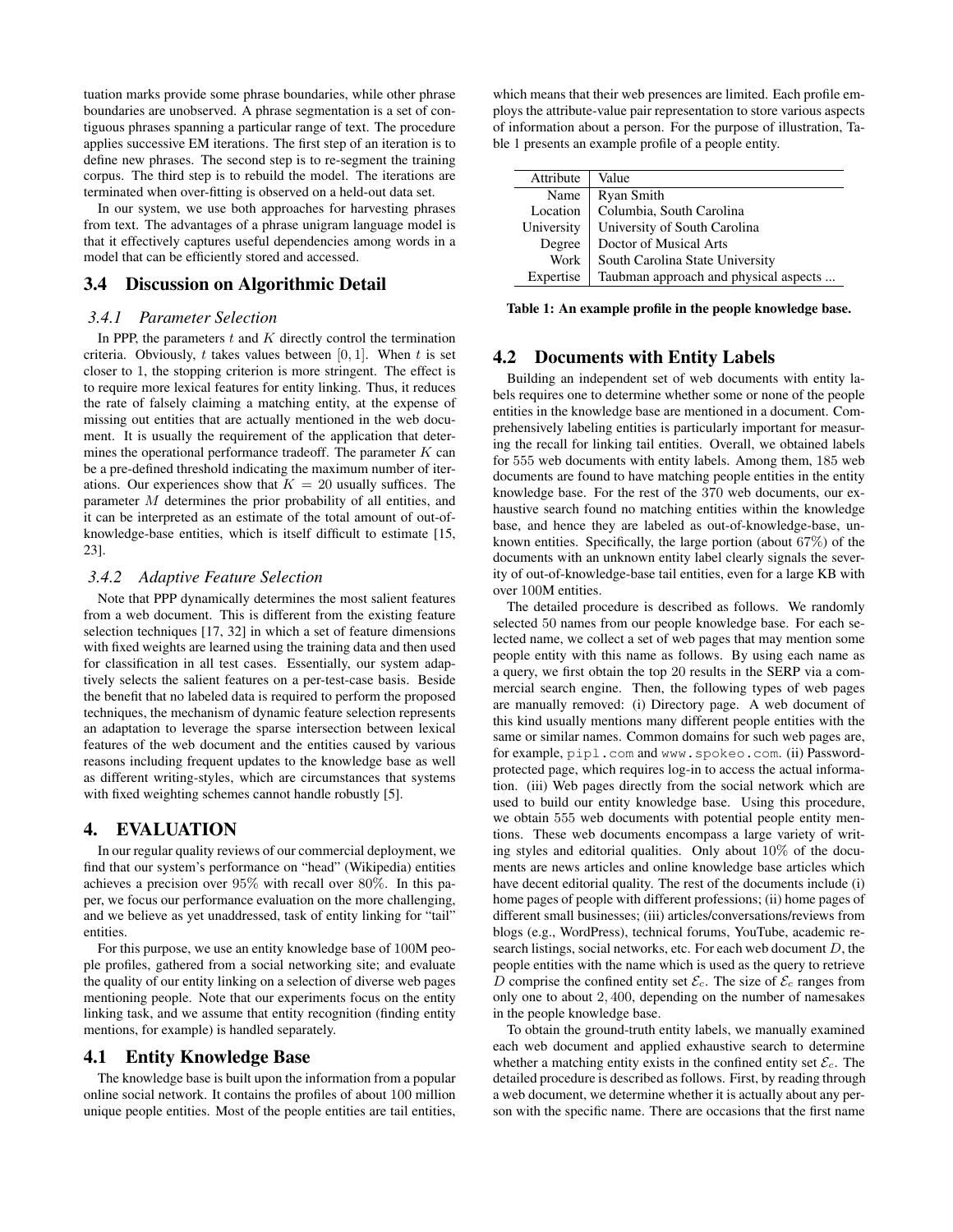and the last name happen to co-occur in a web document without actually referring to any person with the specific name. Once we recognize such a situation, we determine that the web document refers to no entity in  $\mathcal{E}_c$ , or equivalently an unknown entity for our purpose. When the web document mentions some person with the specific name, we try to understand the information about the person by inspecting the content in the document. Then, we look for entities that matched the features on the web document from the people knowledge base. We declare a matching entity if we can find one from the inspection. Otherwise, we continue looking for the entity from the social networking site from which the knowledge base is built. Eventually, if a matching people entity still cannot be found, we declare that the web document mentions an unknown entity.

## 4.3 Baseline Methods

Our proposed approach for entity linking utilizes the lexical features in the documents as well as the knowledge base. Meanwhile, the people entity knowledge base in our experiment contains no direct relationships or interconnections among the people entities. Thus, it is impractical to compare with previous methods such as discussed in [9, 30, 29] due to their dependence on the structures and the interlinks in Wikipedia pages. Since lexical features are arguably the most important building block for text information processing tasks, we employ three baseline methods for entity linking that are all based on lexical features. Note that the confined entity set  $\mathcal{E}_c$  is also employed by the baseline methods.

*Cosine similarity with tf-idf weights* (tf-idf). The vector space representation of the web document and the people entity profiles are formed using the tf-idf weights. The cosine similarity is calculated to determine the best matching people entity. To determine the unknown people entity, we preset a threshold on the cosine similarity. If the people entity with the highest cosine similarity does not exceed the threshold, an unknown entity will be claimed. This baseline method represents the lexical-features-based algorithmic component applied across a series of entity disambiguation techniques [2, 5, 9, 20].

*Naive Bayes* (NB). A Naive Bayes classifier with the additional unknown entity is constructed. The entity with the maximum posterior probability is linked to the people mention in the web document. The pre-defined parameter is the total number of unknown population  $M$ , which equivalently specifies the prior probabilities of the entities. This baseline method essentially reproduces the state-of-the-art technique developed in [18] without the name variation model, which has to be learned with information beyond lexical features.

*Lasso based entity linking* (Lasso). This method also exploits the sparsity in entity linking using sparse signal recovery. It is an instance of the joint recovery algorithms. It differs from PPP in three important aspects. First, it employs the Lasso algorithm to jointly select the discriminative features. Second, it adopts the Euclidean distance for measuring the closeness between the web document and entity profiles. Finally, it has to work with phrases by algorithmic nature: a phrase corresponds to a dictionary item, i.e., a columns of the matrix A. There are two parameters, one being  $\lambda$ in (2), another being a threshold on the Euclidean distance for determining unknown entity. Note that the Lasso algorithm has been adopted to build the state-of-the-art web information processing applications [22].

#### 4.4 Definitions of Precision and Recall

We define the performance metrics. Since an entity search application can only utilize the web documents with *known* entities, the performance metrics should emphasize the importance of the correct discovery of known entities over the correct claim of unknown, out-of-knowledge-base entities. By slightly abusing the terminologies in traditional information retrieval, we define the *precision* and *recall* as follows.

First, we define the following auxiliary quantities:

 $n_1$ : the number of documents for which the algorithm correctly determines the matching people entity in the knowledge base.

 $n_2$ : the number of documents which the algorithm determines as mentioning some people entity in the knowledge base.

 $n_3$ : the number of documents which have a matching people entity in the knowledge base, i.e.,  $n_3 = 185$  in this experiment.

Then, we define the performance metrics as

$$
precision \triangleq \frac{n_1}{n_2}, \quad recall \triangleq \frac{n_1}{n_3}
$$

.

To understand the metrics, consider the following examples. Suppose an additional web document mentions no entity in the knowledge base but the algorithm incorrectly determines a matching entity in the knowledge base. Then, it decreases the precision due to an increased  $n_2$ . As another example, suppose the algorithm correctly identifies an additional web document as mentioning an unknown entity. Then,  $n_1, n_2$  stay unchanged so that both precision and recall are unaffected. This behavior reflects the downstream applications' need for web document with known entities, since their correct identifications can provide actual useful information to enrich the entity search experience.

Since different entity centric applications require different precision and recall in entity linking, it is incomplete and improper to use a single best performance metric (such as  $F_1$ ) for evaluation. Instead, we compare the precision-recall tradeoffs offered by an algorithm. This methodology provides a comprehensive view of all the operational points of an algorithm.

#### 4.5 Results

We first pivot the performance comparison on different perspectives to understand how the entity linking system requirements are met. The overall result is presented together in Fig.5 at the end of the section.

#### *4.5.1 Usefulness of Sparsity*

We examine the usefulness of exploiting the sparsity nature of entity linking. In this section, we employ the bag of phrases model for all algorithms. First, we compare two baseline methods, tf-idf and Lasso. Their distance metrics are both based on the cosine similarity defined in the sense of Euclidean distance. The difference is that while the tf-idf approach uses all the lexical features, the Lasso based approach only uses a sparse subset of lexical features. Fig.1 shows the results. We see that the performance tradeoff of Lasso is relatively insensitive to the parameter  $\alpha$  (or,  $\lambda$ ). Obviously, at the same recall, the Lasso based approach achieves much higher precision than the tf-idf approach. The entire range of precision score for the tf-idf approach stays rather low. By enforcing sparsity in the selection of lexical features, Lasso achieves much more favorable performance.

Next, we compare PPP to the NB classifier. They are both developed under the Bayesian framework and equipped with posterior probability as the distance metric. The difference is that PPP works with only a few features whereas NB utilizes all of them. The results are presented in Table 2.

Note that varying the parameters  $M$  and  $t$  in the PPP algorithm delivers a tradeoff between precision (P) and recall (R). For a fixed M, NB can be viewed as a special case of PPP by using *all* the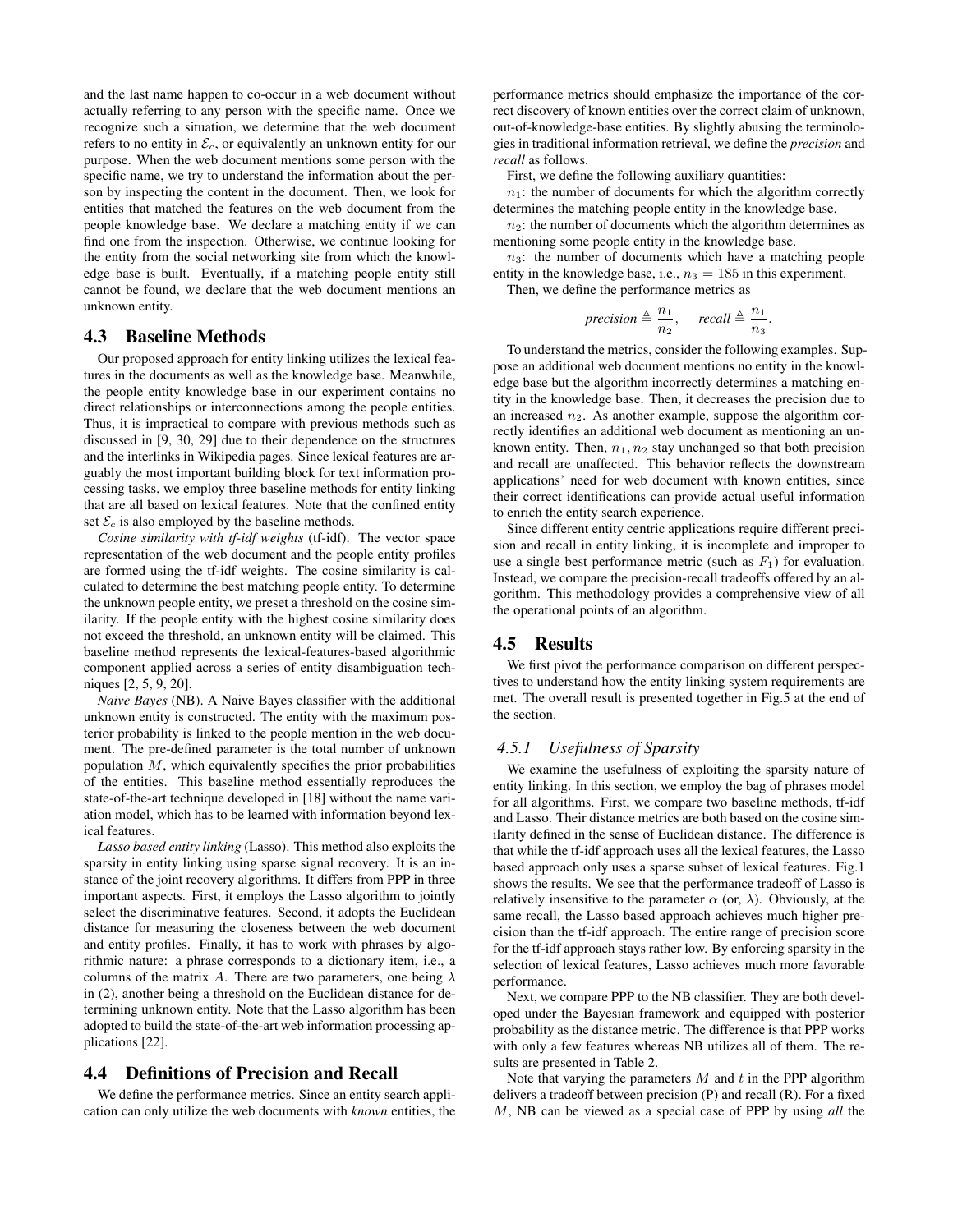

Figure 1: Sparsity helps: tf-idf (non-sparse) vs. Lasso (sparse). For tf-idf, different points on the curve are obtained using different thresholds (from  $0$  to  $1$ ) on the cosine similarity for determining unknown entity. For Lasso, the value in the parenthesis indicates the parameter  $\alpha$  (as used in the regularization parameter  $\lambda = \alpha ||A^{\dagger} y||_{\infty}$  [13]). Different points on a Lasso curve correspond to different thresholds (from 0 to 1) for determining unknown entity.

|             |         | <b>PPP</b> |      |      |      |      |      |      |
|-------------|---------|------------|------|------|------|------|------|------|
| М           | $t_{0}$ |            | 3    | 5    |      | 9    | 11   |      |
| $10^8$      | P       | 0.62       | 0.76 | 0.82 | 0.87 | 0.87 | 0.87 | 0.83 |
|             | R       | 0.79       | 0.78 | 0.77 | 0.76 | 0.73 | 0.73 | 0.70 |
| $10^{10}$   | P       | 0.77       | 0.86 | 0.93 | 0.94 | 0.94 | 0.96 | 0.96 |
|             | R       | 0.66       | 0.65 | 0.65 | 0.63 | 0.62 | 0.62 | 0.58 |
| $10^{12}\,$ | P       | 0.87       | 0.95 | 0.97 | 0.97 | 0.99 | 0.99 | 0.99 |
|             | R       | 0.57       | 0.56 | 0.54 | 0.52 | 0.52 | 0.52 | 0.48 |
| $10^{14}\,$ | P       | 0.96       | 0.98 | 0.98 |      |      |      |      |
|             | R       | 0.47       | 0.44 | 0.44 | 0.43 | 0.43 | 0.42 | 0.38 |

Table 2: Sparsity helps: NB (non-sparse) vs. PPP (sparse). For **PPP,**  $t = 1 - 10^{-t_0}$ .

lexical features, which is algorithmically achieved by setting  $t = 1$ (or,  $t_0 = \infty$ ) and  $K = \infty$  in PPP. From the P-R scores in boldface, PPP improves the recall at precisions no lower than its NB counterpart when  $t$  is close to, but surely less than, one. Clearly, properly exploiting the sparsity nature enables performance improvement.

# *4.5.2 Effect of Distance Metric and Unknown Entity*

For PPP (and NB), the posterior probability distance metric naturally incorporates the probabilistic unknown entity model as an entity class. For Lasso (and tf-idf), the Euclidean distance metric directly works with a threshold on the distance metric to determine unknown entities. The distance metric and the unknown entity model require mutual compatibility and should not be paired with arbitrary substitutes. Therefore, we examine their joint effect by studying the performance comparison between PPP and Lasso using the phrase language model. Fig.2 shows the performance.

Based on Fig.2, the precision-recall tradeoff of PPP over different  $M$  is relatively insensitive to the parameter  $t$ . Obviously, the two sets of curves unveil the sharp difference between the performance tradeoffs of PPP and Lasso, respectively. PPP enjoys a much better precision-recall tradeoff, in which the precision can be greatly improved over the Lasso based approach at a given recall.

Next, we analyze the result from a different perspective. Note that, in effect, a mechanism for modeling unknown entity controls the degree of aggression in outputting unknown labels. Let us com-



Figure 2: PPP outperforms Lasso. For PPP, each curve corresponds to  $t = 1 - 10^{-t_0}$  where  $t_0$  is provided in the parenthesis; different points on a curve represent different  $M$  (from  $10^8$  to  $10^{15}$ ), where higher precision corresponds to greater M.

pare the tradeoff between the entity linking accuracy on the web documents mentioning a known people entity and the accuracy on the web documents mentioning an unknown people entity for PPP and Lasso, respectively, in Fig.3.



Figure 3: How well an algorithm does in linking *known* entities vs. determining *unknown* entities?

Note that within each set of curves (PPP and Lasso, respectively) in Fig.3, the performance tradeoffs are similar. At a given linking accuracy on the web documents mentioning known people entities, PPP offers much better linking accuracy on the web documents mentioning unknown people entities. From an algorithmic viewpoint, PPP employs a principled unknown entity model which is probabilistic in nature. In contrast, Lasso uses a simple threshold on the similarity measure, which is mainly an engineering solution to determining unknown entities. Since there is a nontrivial probability of encountering unknown entities (in this experiment, about 67%) as in web-scale applications with many tail entities, the unknown entity model introduced in Section 3.2 (adopted by PPP) delivers a much greater capability for determining whether a people entity is outside of the knowledge base.

Finally, we completely disable the unknown entity model by setting  $M = 0$  in PPP. The threshold t on the posterior probability is used to determine unknown entity. We found that the precision stays at a very low level,  $27\% \pm 1\%$ , at a recall of  $84\% \pm 1\%$ , for  $t \in [0.5, 1 - 10^{-12}]$ . (Similar results are also observed for NB with  $M = 0$ .) Clearly, the unknown entity model is critical for achieving high precision in entity linking.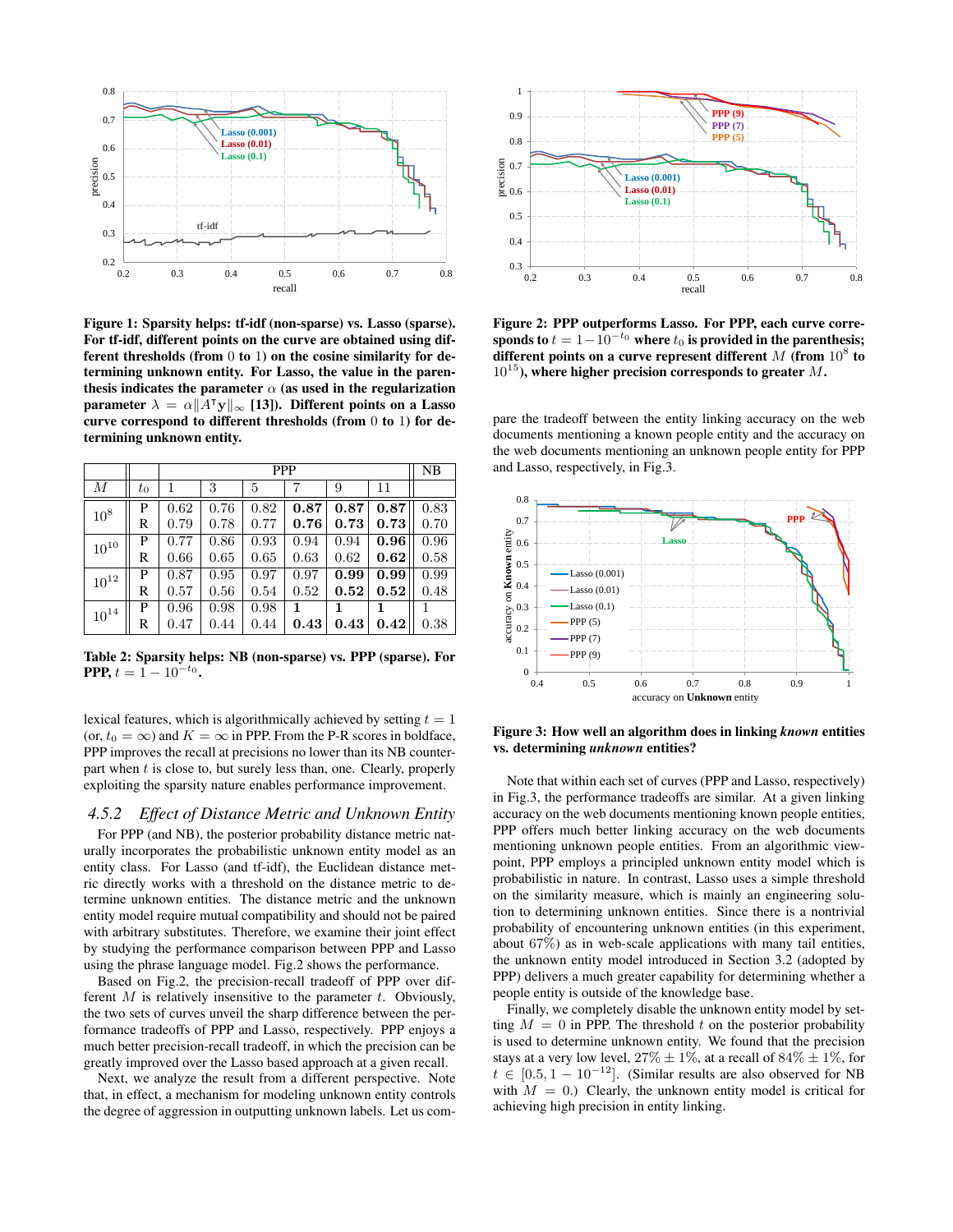#### *4.5.3 Utility of Phrase Language Model*

In this section, we examine the utility of the phrase unigram language model for entity linking. For ease of illustration, only PPP is considered. We plot the best precision-recall tradeoffs by using phrases (labeled as "PPP (phrase)") and using the traditional word unigram (labeled as "PPP (word)"), respectively, in Fig.4.



Figure 4: Phrase LM improves performance.

From Fig.4, we can clearly see a substantial improvement by using the phrase unigram language model in PPP. Especially, by including the phrases in the model, PPP can achieve much higher recall at the high precision region.

#### *4.5.4 Overall Result*

Finally, the best precision-recall tradeoff of each algorithm is shown in Fig.5. Overall, the sparsity-exploiting PPP algorithm with



Figure 5: Overall performance comparison. Our system (PPP with Phrase LM) achieves the best performance tradeoff.

the phrase unigram language model, which is employed in our entity linking system, yields the best precision-recall tradeoff among all approaches in comparison.

#### 4.6 Performance at Large-Scale

In this section, we analyze the time complexity of the system and demonstrate its feasibility for web-scale entity linking. We divide the system into three major stages and discuss their respective complexities.

*Phrase Discovery*. As a preprocessing step, this stage extracts phrases from free-style attribute values. Given an entity knowledge base, the phrase breaker routine finds a phrase segmentation which maximally reduces perplexity on a held-out portion of all free-style

values in the knowledge base. For a knowledge base with 100 million entities, both of these procedures can be completed within one day using a single machine with 16 cores.

*Building Entity Feature Model*. In this stage, the system builds the phrase unigram language model, i.e.,  $P(f|e)$ , for every entity (including the unknown entity) in the knowledge base. We can build these models for 100 million entities in 20 minutes using a MapReduce cluster with thousands of nodes.

*Entity linking*. This stage invokes the PPP algorithm on web documents paired with the entity models. To obtain meaningful estimate of average complexity, we performed entity linking for more than 20 million documents and calculated the number of documents processed per node per second. On average, one node (with a single core) can process about 750 documents per second. In practice, we run thousands of nodes in parallel on a MapReduce cluster to process 10 billion web documents. In conclusion, the system is highly scalable for web-scale entity linking applications.

## 5. RELATED WORK

The major technique for disambiguating entity mentions in documents is to compare the contexts of both the mention in the document and an entity. Lexical features have proven very useful in previous entity linking and disambiguation works. In cross-document coreferencing, Bagga and Baldwin [2] compute the lexical similarity between the sentences extracted for each pair of documents based on a vector space model and threshold the similarity score to determine if two documents refer to the same entity. In addition to lexical features, during the past decade there has been much work that focused on the special structures available in an entity knowledge base. A representative example is Wikipedia, which not only contains texts describing the entities but also possesses rich structures such as redirect pages, disambiguation pages, categories, anchor texts and hyperlinks. These structures establish the relationships between entities, leading to systems built to exploit the correlations among entities [1, 5, 12, 25, 37, 30, 24, 19, 4]. Milne and Witten [30] consider the relatedness of the entities, which is measured in terms of the shared in-links to the entities' Wikipedia pages, in building a feature representation of the mentions to be revolved. Machine learning approaches are proposed to determine the weight among commonness, relatedness and context in the disambiguation module. The method reported in Medelyan et al. [28] computes the average semantic similarity between documents, which is also defined using the in-links structure in Wikipedia, and combine it with other features to resolve entity mentions. In Bunescu and Paşca's system [5], the contextarticle similarity, which is basically measured in the cosine similarity between the standard vector space models, and the taxonomy kernel, which essentially utilizes the Wikipedia categories to build feature vectors, are jointly exploited for designing a supervised learning approach for entity disambiguation using SVM. Hoffart et al. [20] models the popularity prior of entities, the context similarity between mentions and entities, and the coherence among entities. Then, a mention-entity graph is constructed with the edges representing the linear combination of the factors weighted by coefficients learned from a held-out data set. A dense subgraph is computed with each mention exactly linking with one entity, hence collectively disambiguate the entity mentions. These approaches build supervised learning systems to disambiguate entity mentions. However, unfortunately, it is infeasible to extend these supervised approaches for web-scale entity linking due to the size and the frequent updates of the knowledge bases, as well as the difficulty in obtaining high quality labeled data in the presence of vast ambiguity among entities.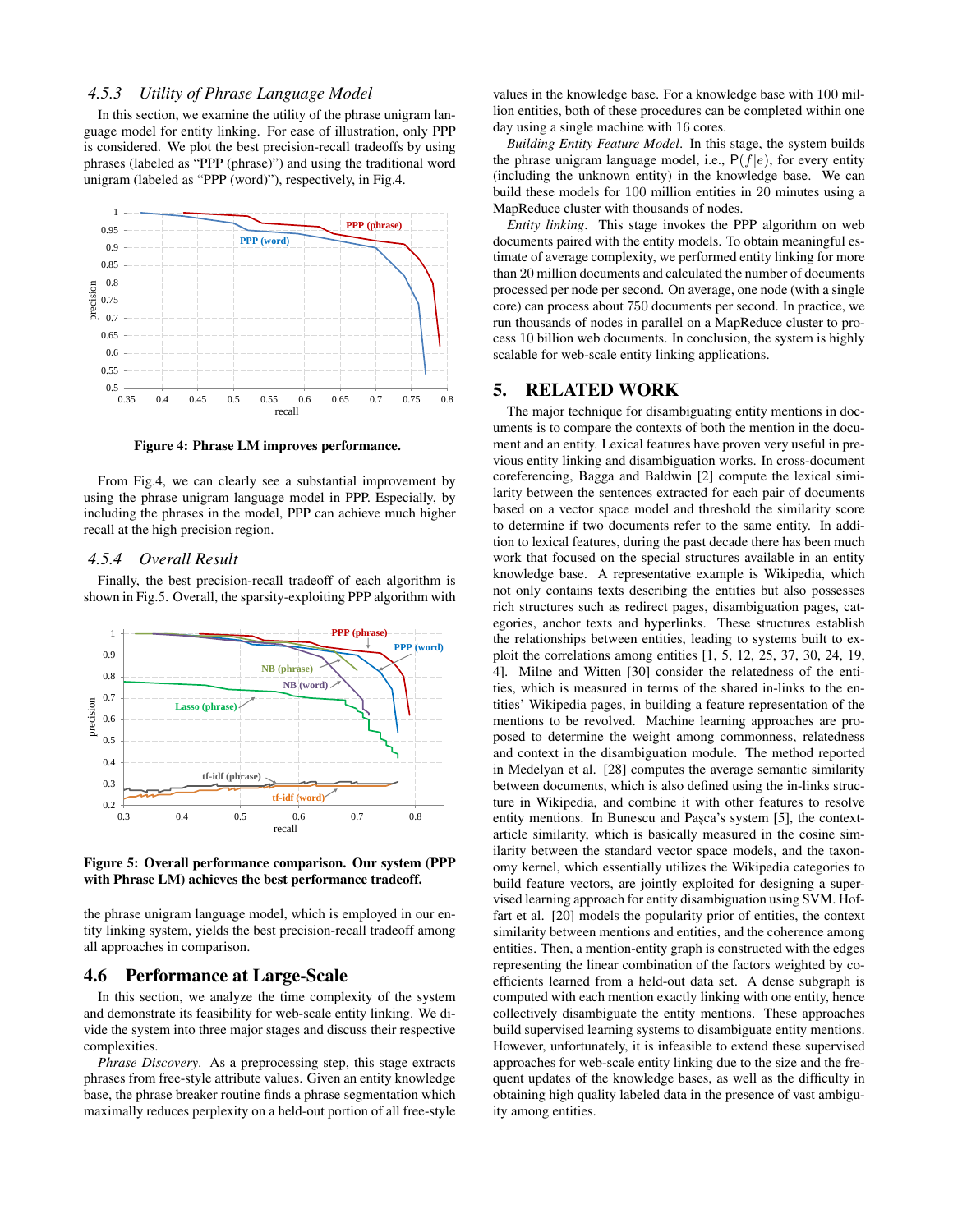Cucerzan [9] proposed an approach to solve the named entity disambiguation problem by optimizing the agreement between each of the mentions and the document in terms of contextual information as well as all pairwise agreements between mentions in terms of Wikipedia category information. Mihalcea and Csomai [29] considered linking mentions to the Wikipedia entities. In the link disambiguation process, they apply a knowledge-based approach which computes the contextual overlap between the entity definitions and the words to be disambiguated, and an approach that adopts features including part-of-speech, local contexts with specified locations, among others. A voting scheme is further devised based on these two orthogonal approaches to filter out incorrect predictions by seeking agreements between the two methods. Han et al. [19] consider a collective approach for disambiguate multiple entities in a web document using the Wikipedia knowledge base. Global interdependence between different entity disambiguations are modeled and a referent graph is constructed to jointly disambiguate the meanings of the entities in the web document by exploiting their semantic relatedness. Han and Sun [18] employs a generative entity-mention model for linking entity mentions to a knowledge base, which can incorporate the prior popularity of entities, name variations, and the context of the entity in the knowledge base. A Naive Bayes classifier is then employed based on the generative model to determine the best matching entity in the knowledge base. These techniques perform well on web documents with decent editorial quality, such as news or Wikipedia articles. However, for establishing entity mapping on the entire web, the heterogeneous edit qualities, various writing styles, and arbitrary content organizations present a new challenge beyond the capacity of existing systems.

The increasing popularity of social networks has attracted a series of research on entity recognition and disambiguation on social network data. In particular, entity linking in tweets against the Wikipedia entity knowledge base has become a fast growing research area [34, 27, 14, 16, 35]. In this setting, the tweets are viewed as very short and noisy "documents" unlike typical web documents which are generally longer and richer in useful context for disambiguating the entity mentions. To alleviate this problem, it is shown useful to consider a collection of tweets from one user and build a topical model that can draw the user's past tweeting preference to help understand new posts. Meanwhile, the relations among the entities, especially the categorical structures in Wikipedia, are commonly exploited to improve entity linking performance. Our work, in contrast, considers the entity linking at the tail. We focus on exploring the utility of lexical features only, since relations and connections among entities in a tail entity knowledge base may not exist or be poorly constructed.

Recently, web information processing has provided an emerging opportunity for the theories and algorithms of sparse signal recovery [6] to harness the large-scale data available on the web. In [22], Kasiviswanathan et al. apply the technique for sparse signal recovery to detect emerging topics in streaming user-generated contents. The novelty of a document can be characterized by the quality of a sparse representation. In [31], Min et al. utilize a low-rank and sparse matrix decomposition technique to separate the background topics from keywords on a set of documents. The topical background shared across multiple documents is modeled by a low-rank matrix, whereas the keywords specifically related to each individual document are captured by a sparse matrix. These works pioneered the exciting application of sparse signal recovery techniques to the web information processing. The techniques therein, however, are all based on the Euclidean distance as the metric for model fitting, which resides in the traditional sparse signal recovery regime. In contrast, our system employs a probabilistic distance metric, which is a highly innovative extension and a provably effective adaptation of sparse signal recovery to web information processing.

## 6. CONCLUSIONS

We built a web-scale entity linking system for tail entities on the web. At the core of the system is a posterior probability pursuit that exploits the sparse nature of entity linking, augmented by an unknown entity model characterizing the presence of out-ofknowledge-base entities, and the phrase unigram language model that effectively captures high-order dependencies among words. The system achieves the superior precision-recall tradeoff which is desired by many entity centric web applications.

For the past decade, the availability of Wikipedia, Freebase and other (head-focused) knowledge bases has enabled substantial advances in entity linking for popular, well-described entities. As that challenge comes closer to resolution, and new, large-scale, tailfocused knowledge bases — built from social networking and social media sites — become available, we believe focus will and must shift to linking tail entities in order to satisfy the breadth of requirements for next generation search and entity-centric applications. Our system is, to our knowledge, the first large-scale system to be designed for and demonstrate high performance entity linking at the tail.

# 7. REFERENCES

- [1] S. F. Adafre and M. de Rijke. Discovering missing links in wikipedia. In *Proceedings of the 3rd International Workshop on Link Discovery*, 2005.
- [2] A. Bagga and B. Baldwin. Entity-based cross-document co-referencing using the vector space model. In *Proceedings of ACL*, pages 79–85, 1998.
- [3] D. Blei, A. Ng, and M. Jordan. Latent dirichlet allocation. *Journal of Machine Learning Research*, (3):993–1022, 2003.
- [4] K. Bollacker, C. Evans, P. Paritosh, T. Sturge, and J. Taylor. Freebase: a collaboratively created graph database for structuring human knowledge. In *Proceedings of SIGMOD*, 2008.
- [5] R. Bunescu and M. Pasca. Using encyclopedic knowledge for named entity disambiguation. In *Proceedings of EACL*, 2006.
- [6] E. J. Candes. Compressive sampling. *Proc. Int. Congr. Mathematicians*, 2006.
- [7] C.D.Manning, P. Raghavan, and H. Schutze. *Introduction to Information Retrieval*. Cambrige Univ. Press, 2008.
- [8] S. F. Chen and J. Goodman. An empirical study of smoothing techniques for language modeling. *Harvard University, TR-10-98*, 1998.
- [9] S. Cucerzan. Large-scale named entity disambiguation based on wikipedia data. In *Proceedings of EMNLP*, pages 708–716, June 2007.
- [10] S. Deerwester, S. T. Dumais, G. W. Furnas, T. K. Landauer, and R. Harshman. Indexing by latent semantic analysis. *Journal of the American Society for Information Science*, 41(6):391–407, 1990.
- [11] D. L. Donoho. Compressed sensing. *IEEE Trans. Inf. Theory*, 52(4):1289–1306, 2006.
- [12] M. Dredze, P. McNamee, D. Rao, A. Gerber, and T. Finin. Entity disambiguation for knowledge base population. In *Proceedings of COLING*, 2010.
- [13] M. Figueiredo, R. D. Nowak, and S. J. Wright. Gradient projection for sparse reconstruction: Application to